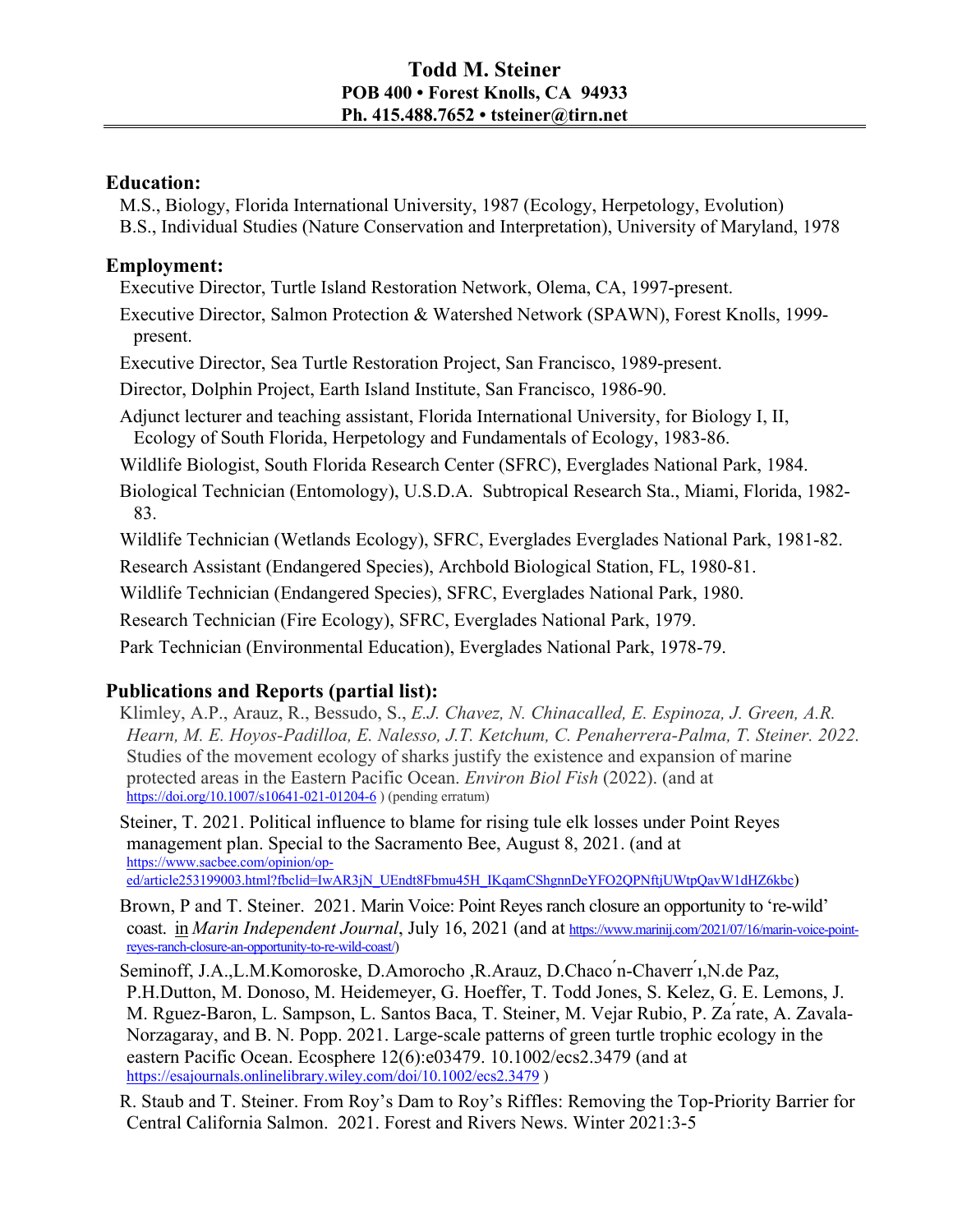- Chávez, E. J., Arauz, R., Hearn, A., Nalesso, E., & Steiner, T. (2020). Asociación de tiburones con el Monte Submarino Las Gemelas y primera evidencia de conectividad con la Isla del Coco, Pacífico de Costa Rica. Revista de Biología Tropical, 68(Supl. 1), S320-S329 (and at https://www.researchgate.net/publication/340237080 Asociacion de tiburones con el Monte Submarino Las Ge melas y primera evidencia de conectividad con la Isla del Coco Pacifico de Costa Rica)
- Steiner, T. Turtle Island Restoration Network purchases 4-acre property on San Geronimo Creek for salmon protections. 2020. Forest and Rivers News. Winter 2020/21:37-38. (and at https://treesfoundation.org/2021/04/from-roys-dam-to-roys-riffles/
- Lizardi, F., M. Hoyos-Padilla, A. Hearn, A.P. Klimley, G. Galva n-Magan~a, R. Arauz, D.
- Bessudo, E. Castro, E. Clua, E. Espinoza, C. Fischer, C. Penaherrera- Palma, T. Steiner, J.T. Ketchum. (2020 in review). Shark movements in the Revillagigedo archipelago and connectivity with the eastern tropical pacific. (Pre-print) bioRxiv 2020.03.02.972844. (and at https://doi.org/10.1101/2020.03.02.972844).
- Lara Chávez, E.J., R. Arauz, A. Hearn, E. Nalesso and T. Steiner. 2020. Asociación de tiburones con el Monte Submarino Las Gemelas y primera evidencia de conectividad con la Isla del Coco, Pacífico de Costa Rica. Revista de Biología Tropical, 68 (Supl. 1), S320-S329.
- Hearn. A., T. Steiner, and R. Arauz. 2020. A brief massive aggregation of pelagic swimming crabs *Euphylax dovii* (Decapoda: Portunidae) at Cocos Island, Costa Rica coincides with onset of El Niño event. Revista de Biología Tropical, 68 (Supl. 1), S289-S295.
- Steiner, T. and P. Brown. 2020. Marin Voice: Here's why SPAWN uses lawsuits to protect dwindling coho habitats. in: *Marin Independent Journal*, March 7, 2020 (and at https://www.marinij.com/2020/03/07/marin-voice-heres-why-spawn-uses-lawsuits-to-protect-dwindling-coho-habitats/
- Steiner, T. and P. Brown. 2020. Marin Voice: Here's why SPAWN uses lawsuits to protect dwindling coho habitats. in: *Marin Independent Journal*, March 7, 2020 (and at https://www.marinij.com/2020/03/07/marin-voice-heres-why-spawn-uses-lawsuits-to-protect-dwindling-coho-habitats/
- Nalesso E, Hearn A, Sosa-Nishizaki O, Steiner T, Antoniou A, Reid A, et al. (2019) Movements of scalloped hammerhead sharks (*Sphyrna lewini*) at Cocos Island, Costa Rica and between oceanic islands in the Eastern Tropical Pacific. PLoS ONE 14(3): e0213741. https://doi.org/10.1371/journal.pone.021374.
- Peñaherrera-Palma C., Arauz R., Bessudo S., Bravo-Ormaza E., Chassot O., Chinacalle-Martínez N., Espinoza E., Forsberg K., García-Rada E., Guzmán H., Hoyos M., Hucke R., Ketchum J., Klimley A.P., López-Macías J., Papastamatiou Y., Rubin R., Shillinger G., Soler G., Steiner T., Vallejo F., Zanella I., Zárate P., Zevallos-Rosado J. y A. Hearn. 2018. Justificación biológica para la creación de la MigraVía Coco-Galápagos. Portoviejo, Manabi, Ecuador: MigraMar / Pontificia Universidad Católica del Ecuador. http://migramar.org/hi/en/coco-galapagos-migravia/.
- Steiner, T. 2018. Volunteer Divers at Cocos Island National Park Help Collect Data for the Creation of the Cocos – Galapagos Swimway. National Geographic blog, September 28, 2018 at: **https://blog.nationalgeographic.org/2018/09/28/volunteer-divers-at-cocos-island-national-park-help-collect-data-for-thecreation-of-the-cocos-galapagos-swimway/**
- Lara Lizardi F., Palma C., Arauz R., Bessudo S., Bravo-Ormaza E., Chassot O., Chinacalle-Martínez N., Espinoza E., Forsberg K., García-Rada E., Guzmán H., Hoyos M., Hucke R., Ketchum J., Klimley A.P., López- Macías J., Papastamatiou Y., Rubin R., Shillinger G., Soler G., Steiner T., Vallejo F., Zanella I., Zárate P., Zevallos-Rosado J. and A. Hearn. 2018. Diagnostic and maintenance plan for the MigraMar acoustic network in the Eastern Pacific. Migramar Report 2018.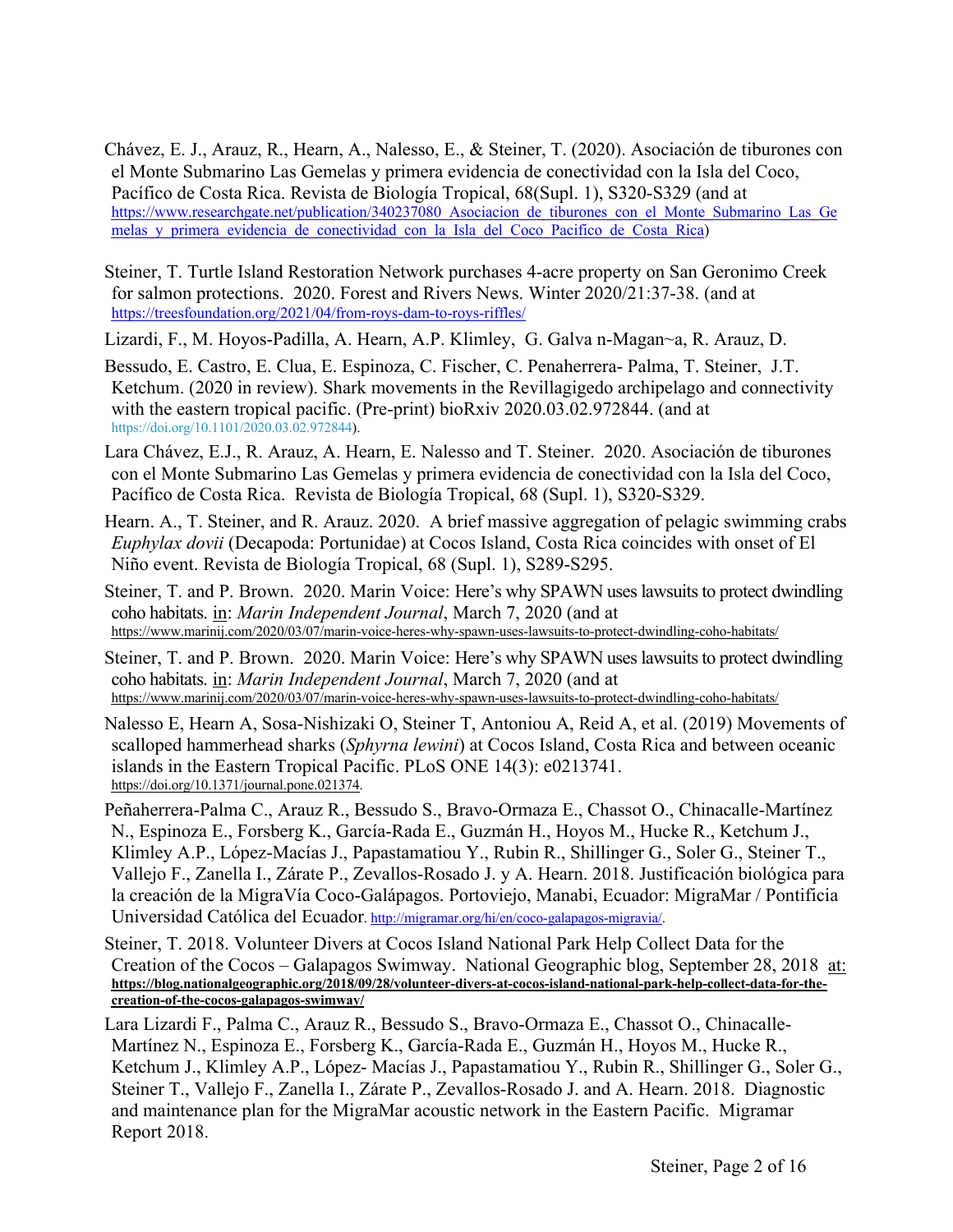Steiner, T. and P. Brown. 2018. Marin Voice: Golf course's former owners deserve our thanks. in: Peñaherrera-Palma C., Arauz R., Bessudo S., Bravo-Ormaza E., Chassot O., Chinacalle-Martínez N., Espinoza E., Forsberg K., García-Rada E., Guzmán H., Hoyos M., Hucke R., Ketchum J., Klimley A.P., López- Macías J., Papastamatiou Y., Rubin R., Shillinger G., Soler G., Steiner T., Vallejo F., Zanella I., Zárate P., Zevallos-Rosado J. y A. Hearn. 2018. "Justificación biológica para la creación de la MigraVía Coco-Galápagos". MigraMar y Pontificia Universidad Católica del Ecuador Sede Manabí. Portoviejo, Manabí, Ecuador.

Steiner, T. and P. Brown. 2018. Marin Voice: Golf course's former owners deserve our thanks. in: Steiner, T. and P. Brown. 2018. Marin Voice: Golf course's former owners deserve our thanks. in: *Marin Independent Journal*, February 12, 2018 (and at http://www.marinij.com/article/NO/20180212/LOCAL1/180219955)

Steiner, T. and M. Stabb. 2018. Tiger Shark Report and Dive Recommendations for Cocos Island National Park January 2017. Requested and presented to Director de Areas Protegidas, Area Conservacion Marina Cocos, Sistema Nacional de Areas Conservacion.

Steiner, T. 2017. Marin Voice: 'Re-wilding' golf course purchase is the right thing to do. Opinioneditorial in: *Marin Independent Journal*, January 2, 2016 (and at Steiner, T. 2017. Marin Voice: 'Re-wilding' golf course purchase is the right thing to do. Opinion-editorial in: *Marin Independent Journal*, January 2, 2016 (and at http://www.marinij.com/article/NO/20171111/LOCAL1/171119975)

Sivas, D.A., and T Steiner. 2017. Marin Voice: Marin Voice: Only Marin supervisors can save Marin's coho salmon. Opinion-editorial in: *Marin Independent Journal*, June 6, 2017 (and at https://www.marinij.com/2017/06/02/marin-voice-only-marin-supervisors-can-save-marins-coho-salmon/)

Hearn, A., C. Peñaherrera, , E. Espinoza, J.Ketchum, J. Green,R Arauz, H. Guzman, T. Steiner, G. Shillinger, C. Fischer, S. Henderson, S. Bessudo, G. Soler, I. Zanella, and A. P. Klimley. 2017. Ten years of tracking shark movements highlight the ecological importance of the Galapagos Marine Reserve. (abstract) 4th International Marine Protected Areas Congress (IMPAC4). La Serena-Coquimbo, Chile, September 4-8, of 2017.

M. Heidemeyer, F.A. Abreux-Groboss, M.P. Jenson, R. Aeauz, D. Chacon, L. Fonseca, D. Amorocho, D. Sanchez, S. Caballero, M. Chavarria, M. Pena, J.Chaves, J.P. Munoz, D. Alarcon, C. Miranda, T. Steiner, and F. Albertazzi. 2017. A primer of green turtle (Chelonia mydas) stock distribution in the Eastern Pacific: insights from regional foraging grounds. In press (abstract): Proceedings of 2017 International Sea Turtle Symposium, Las Vegas, NV.

Nasar, J., J. Ketchum, C. Peñaherrera, R. Arauz, S. Bessudo, E. Espinoza, G. Soler, G. Shillinger, J. Green, M. Hoyos, S. Henderson, A. P. Klimley, T. Steiner, and Alex Hearn. 2016. *Tracking iconic migratory species among UNESCO World Heritage sites in the Eastern Tropical Pacific*. In: The Future of the World Heritage Convention for Marine Conservation Celebrating 10 years of the World Heritage Marine Programme. December 2016. United Nations Educational, Scientific and Cultural Organization World Heritage Convention. (eds.) R. Casier, and F. Douvere, UNESCO World Heritage Centre, Marine Programme (and at http://unesdoc.unesco.org/images/0024/002468/246839e.pdf )

Steiner, T. 2016. Expanding Monument Would Set Smart Conservation Precedent. Opinioneditorial In: *Honolulu Civil Beat*, August 23, 2016 (and at http://www.civilbeat.org/2016/08/expandingmonument-would-set-smart-conservation-precedent/).

Steiner, T. 2016. Expanding Monument Would Set Smart Conservation Precedent. Opinioneditorial in: *Honolulu Civil Beat*, August 23, 2016 (and at http://www.civilbeat.org/2016/08/expandingmonument-would-set-smart-conservation-precedent/).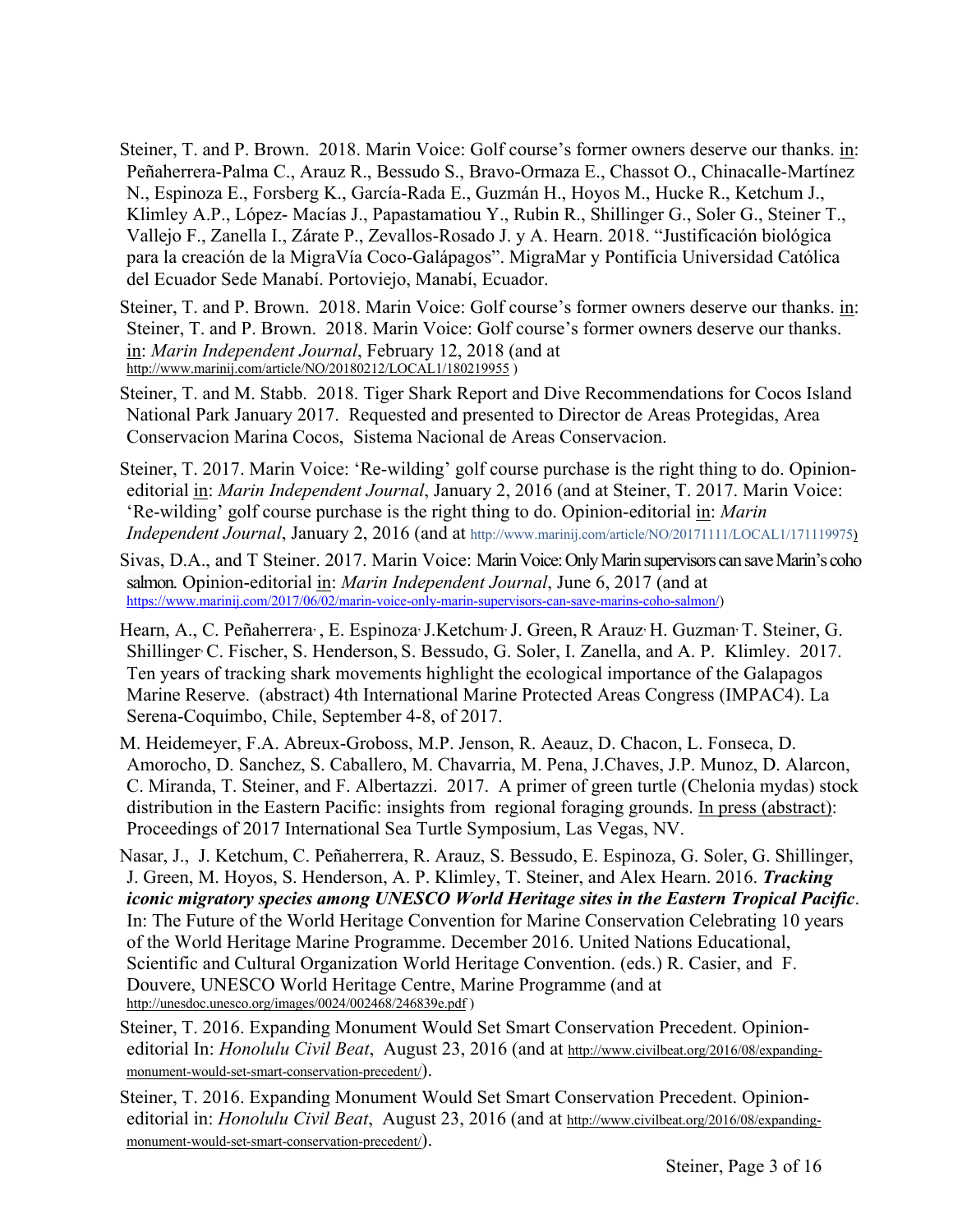- Steiner, T. 2016. Overfishing our seas hurts local fishers and our oceans. Opinion-editorial in: *Honolulu Star Advertiser*, July 27, 2016 (and at http://www.staradvertiser.com/editorial/overfishing-our-seas-hurts-local-fishers-and-our-oceans/)
- Earle, S. and T. Steiner. 2016. Driftnets yield California's deadliest catch. Opinion-editorial in: *The San Diego Tribune*, May 11, 2016 (and at http://www.sandiegouniontribune.com/news/2016/may/11/driftnetsyield-californias-deadliest-catch/ )
- Steiner, T. 2016. Bad county policy leads to expensive litigation. Opinion-editorial in: *Marin Independent Journal*, January 2, 2016 (and at http://www.marinij.com/opinion/20160102/marin-voice-bad-countypolicy-leads-to-expensive-litigation)
- Karpa, D., T. Steiner and P. Fugazzotto. 2015. California Driftnet Fishery: The true costs of a  $20<sup>th</sup>$ Century Fishery in the 21<sup>st</sup> Century Overview. Turtle Island Restoration Network Report. 8pp. at https://seaturtles.org/wp-content/uploads/2016/01/Driftnet-Overview-Turtle-Island.pdf
- Steiner T. and P. Fugazzotto. 2016. California Driftnet Fishery: The true costs of a  $20<sup>th</sup>$  Century Fishery in the 21<sup>st</sup> Century-- Sea Turtle Impacts. Turtle Island Restoration Network Report. 10pp. At https://seaturtles.org/wp-content/uploads/2016/04/sea-turtle-report-v5-web.pdf
- Steiner, T., P. Fugazzotto and D. Karpa. 2016. California Driftnet Fishery: The true costs of a  $20<sup>th</sup>$ Century Fishery in the 21<sup>st</sup> Century—The economic argument against California driftnets. Turtle Island Restoration Network Report. 16pp. At https://seaturtles.org/wp-content/uploads/2016/04/econ-report-finalweb.pdf
- Arauz, R. and T. Steiner. 2015. Costa Rica President Solis' Rightfully Nominated for 'Shark Enemy' Dishonor. Opinion-editorial in *Tico Times*, November 29, 2015. (and at http://www.ticotimes.net/2015/11/29/costa-rica-president-solis-rightfully-awarded-shark-enemy-dishonor ).
- Steiner, T. 2015. Driftnet fishery is California's secret offshore killer. Opinion-editorial in *Monterey Herald*, November 14, 2015 (and at http://www.montereyherald.com/opinion/20151114/todd-steinerdriftnet-fishery-is-californias-secret-offshore-killer (written with P. Fugazzotto).
- Aridjis, H. and T. Steiner. 2015. Louisiana's no friend to sea turtle. Opinion-editorial in *Houston Chronicle*, March 24, 2015 (and at http://www.chron.com/opinion/outlook/article/Louisiana-s-no-friend-to-sea-turtle-6153701.php)
- Steiner, T. 2014. Pacific Leatherback Sea Turtle Conservation Day. October 15, 2014. National Geographic Ocean Views

http://voices.nationalgeographic.com/2014/10/15/pacific-leatherback-sea-turtle-conservation-day/

- Steiner, T. 2014. The Sea Turtle and the Captain. National Geographic News Watch On-line. September 22, 2014. http://voices.nationalgeographic.com/2014/09/22/the-sea-turtle-and-the-captain/
- Steiner, T. 2014. Sea Turtle Swims Into History: Migrates from Cocos Island National Park to the Galapagos. National Geographic News Watch On-line. June 25, 2014.<br>https://blog.nationalgeographic.org/2014/06/25/sea-turtle-swims-into-history-migrates-from-cocos-island-national-park-to-thegalapagos/
- Steiner, T. 2014. Saving West Marin's coho salmon by restoring habitat and buying homes. Opinion-editorial in: *Marin Independent Journal*, June 2, 2014 (and at http://www.marinij.com/opinion/ci\_25883612/marin-voice-saving-west-marins-coho-salmon-by
- Steiner, T. 2014. Driftnets: California's Deadliest Catch. March 12, 2014. Endangered Species Coalition blog. http://www.endangered.org/californias-deadliest-catch/

Steiner, T. 2014. California's Deadliest Catch: The Secret Driftnet Fishery for Swordfish and Shark Off Our Coast. February 22, 2014. Undercurrent blog. http://www.undercurrent.org/blog/2014/02/22/californias-deadliest-catch-driftnet-fishery-shark/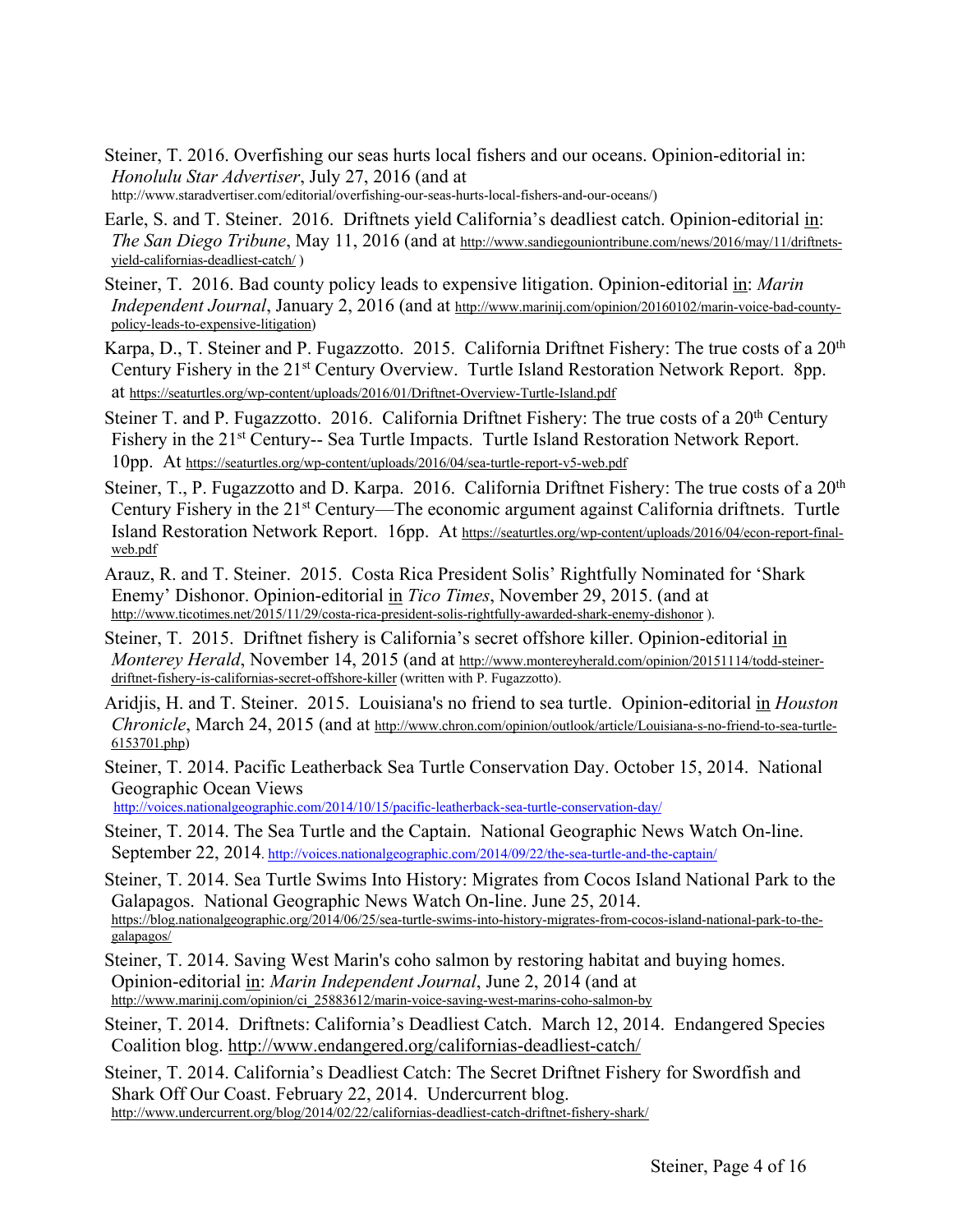- M. Heidemeyer, R. Arauz, T. Steiner, J.A. Seminoff, F.A. Abreux Grobois, M.P. Jensen, F. Albertazzi, and I. Wehrtmann. 2014. Should I stay or should I go now? Molecular techniques combined with tracking technologies provide insight into complex movement patterns of East Pacific green turtles foraging at remote Cocos Island, Costa Rica. In press: Proceedings of 2014 International Sea Turtle Symposium, New Orleans, LA.
- Steinhaus, J. and T. Steiner, 2014. An invitation to Governor Bobby Jindal to reverse Louisiana's anti-TED law (poster presentation). In press: Proceedings of 2014 International Sea Turtle Symposium, New Orleans, LA.
- Shore, T. and and T. Steiner. 2014. Going beyond TEDS to save sea turtles from shrimp trawls (poster presentation). In press: Proceedings of 2014 International Sea Turtle Symposium, New Orleans, LA.
- Arauz, R., T. Steiner, DAmorocho, and J. Carrion-Cortez.2103. Home Range and Migration of East Pacific green turtles (*Chelonia mydas*) tagged in Cocos Island National Park, Costa Rica. Proceedings of the 30<sup>th</sup> Annual International Symposium on Sea Turtle Biology and Conservation. NOAA Technical Memorandum NMFS-SEFSC-640:122 (abstract).
- Steiner, T. 2013. Blood on the Beach. IN THESE TIMES. October 2013. p.12-13 (and at https://inthesetimes.com/article/15619/blood\_on\_the\_beach/.
- Steiner, T. 2013. Citizen Divers Enlisted in Conservation Study of Sea Turtles And Sharks at Cocos Island National Park, the "Most Beautiful Island in the World". National Geographic News Watch On-line. August 16, 2013. At: https://blog.nationalgeographic.org/2013/08/16/citizen-divers-enlistedin-conservation-study-of-sea-turtles-and-sharks-at-cocos-island-national-park-the-most-beautiful-island-in-the-world/
- Steiner, T., and Staff of Sea Turtle Restoration Project. 2013. Seven People Arrested in Connection with May Killing of Costa Rican Sea Turtle Activist. Earth Island Journal on-line. August 1, 2013.

http://www.earthisland.org/journal/index.php/elist/eListRead/arrests\_connected\_to\_killing\_of\_costa\_rican\_sea\_turtle\_activist/

- Steiner, T. 2012. An Underwater Serengeti . Earth Island Journal, Spring 2012:26-30. (and at http://www.earthisland.org/journal/index.php/eij/article/an\_underwater\_serengeti
- Steiner, T., R. Arauz, J. Madrigal, and M. Ong. 2012. Is Cocos Island's "No Fishing Zone" Big Enough for Black Turtles? *A Preliminary Analysis.* Proceedings of 2012 International Sea Turtle Symposium, Huatulco, Mexico. April 2012.
- Hopkins-Murphy, S.T. , T. Steiner, and R. Arauz. 2012. The Legacy of Sinkey Boone. Proceedings of The Thirty-First Annual Symposium on Sea Turtle Biology And Conservation. 2012. (held 10 to 16 April 2011 San Diego, California, USA). NOAA Technical Memorandum NMFS-SEFSC-631. (abstract)
- Pincetich C.A., M. Ong, and T. Steiner. 2012. Conservation Advocacy Increases Protections for Critically Endangered Pacific Leatherback Sea Turtles. Asian Journal of Conservation Biology Vol. 1 No. 1, pp.16-19.
- Steiner, T., and J. McCosker, and L. Fahn. 2011. County's tree 'protection' ordinance doesn't go far enough. Opinion-editorial in: *Marin Independent Journal*, December 11, 2011 (and at http://www.marinij.com/opinion/ci\_19513045 .
- Pincetich, C.A., W.J. Nichols, C. Allen and T. Steiner. 2011. Working "Outside the Box"- Challenges Saving Sea Turtles in the BP Oil Spill. Proceedings of the 31st Annual Symposium of Sea Turtle Biology and Conservation. NOAA Technical Memorandum NOAA NMFS-SEFSC-631: 306p.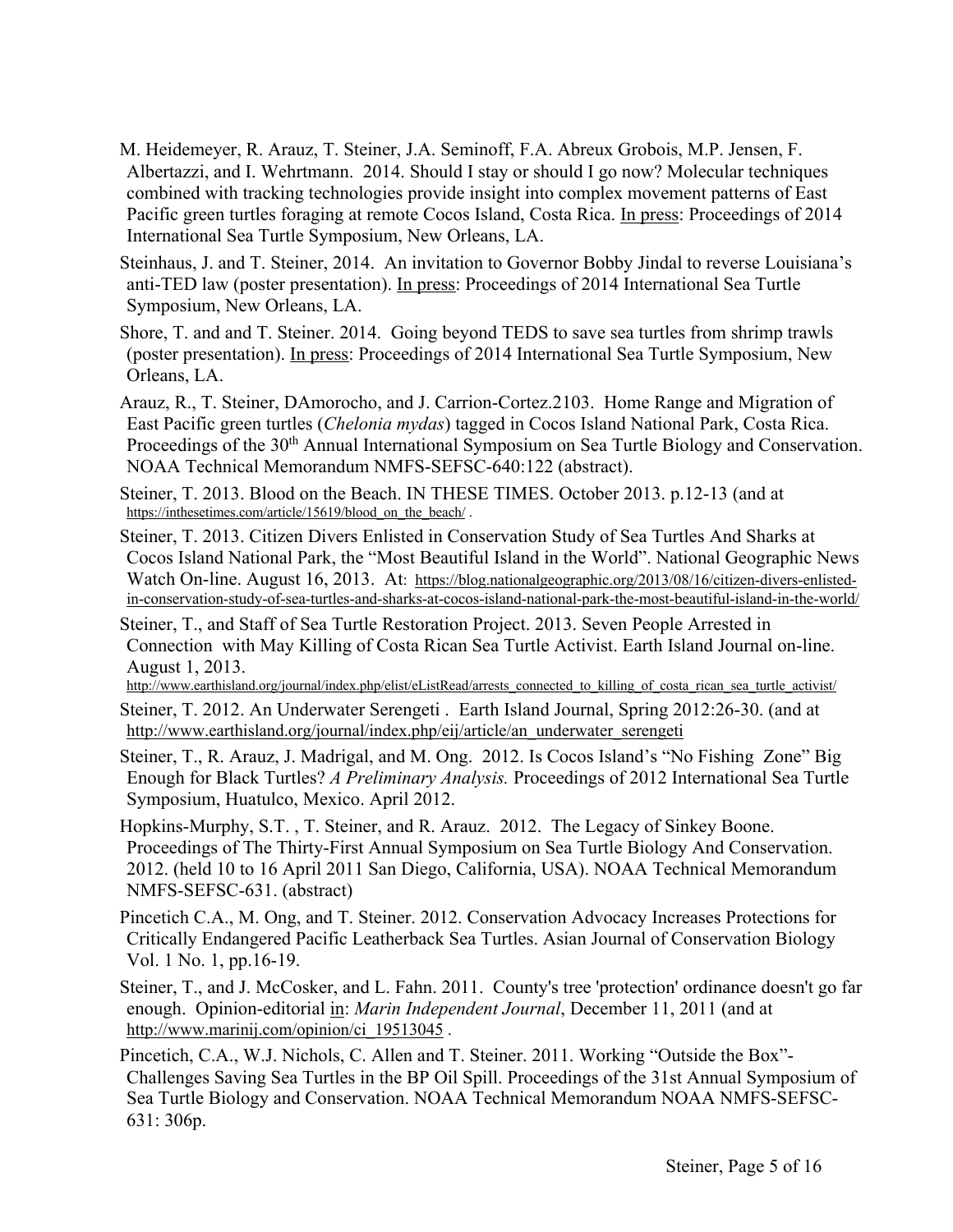- Pincetich, C.A., T. Shore and T. Steiner, 2011. A Hazard Assessment of Coastal Pollution on Endangered Leatherback Sea Turtles (*Dermochelys coriacea*). Proceedings of the 31st Annual Symposium of Sea Turtle Biology and Conservation. NOAA Technical Memorandum NOAA NMFS-SEFSC-631: 306p.
- Steiner, T. 2010. Humble shrimper deployed ingenuity to save a species. Opinion-editorial in: *s Journal-Constitution*, September 30, 2010 (and at http://www.ajc.com/opinion/humble-shrimperdeployed-ingenuity-646457.html )

Steiner, T., and P. Bouley. 2010. Pivotal Decision for Marin's Coho. Opinion-editorial in: *Marin Independent Journal*, August 3, 2010 (and at http://www.marinij.com/opinion/ci\_15665009). Pincetich, C., T. Steiner, and P. Bouley and. 2009. Evaluation of Coho and Steelhead Production in

the San Geronimo Valley Headwaters of the Lagunitas Creek Watershed, 2006-2008. SPAWN report (available at http://www.spawnusa.org/cgifiles/0/pdfs/1252628676 Smolt report 0608.pdf)

Pincetich, C., P. Bouley and T. Steiner. 2009. Coho and Steelhead Smolt Outmigration from the San Geronimo Valley, Marin County, 2009. SPAWN report (available at http://www.spawnusa.org/cgifiles/0/pdfs/1253920942 Smolt report 2009.pdf )

Steiner, T., P. Bouley, and C. Pincetich. 2009. Community critical to coho recovery. Opinioneditorial in: *Marin Independent Journal*, December 7, 2009 (and at https://www.marinij.com/2009/12/07/marin-voice-community-critical-to-coho-recovery/).

Pincetich, C., P. Bouley and T. Steiner. August 2008. Summary of Relocation of Stranded Native Fishes from Isolated Pools in the San Geronimo Creek Sub-Watershed in 2007. SPAWN report (available at http://www.spawnusa.org/cgi-files/0/pdfs/1227124642\_2007\_Rescue\_Report.pdf )

Arauz, R. and T. Steiner, 2007. Leatherback Sea Turtle Stewardship to Attain Local, Regional, and Global Marine Conservation and Management. In: Watson, Alan; Sproull, Janet; Dean, Liese, comps. 2007. Science and stewardship to protect and sustain wilderness values: eighth World Wilderness Congress symposium: September 30–October 6, 2005; Anchorage, AK. Proceedings RMRS-P-49. Fort Collins, CO: U.S. Department of Agriculture,Forest Service, Rocky Mountain Research Station.

Steiner, T., and P. Bouley. 2007. Will Coho Survive Us?. Opinion-editorial in: *Marin Independent Journal*, August 3, 2007.

- Steiner, T., P. Bouley and K. Fox. 2007. Protect Arroyo Creek from Development. Opinioneditorial in: *Point Reyes Light.* June 28, 2007.
- Steiner, T. 2006. Seafood Diet for a Small Planet. in State of the World's Sea Turtles. Vol. 1:26 (and at http://seaturtlestatus.org/sites/swot/files/061810\_SWOT1\_p26\_SeafoodDiet.pdf).
- Arauz, R., T. Steiner, and I. Naranjo<sup>..</sup> 2005. NGO participation essential to guarantee the consolidation of the Cocos-Baulas Marine Biological Corridor, Costa Rica (accepted poster presentation). The First International Marine Protected Areas Congress. Geelong, Australia 23-28 October 2005.
- Arauz, R., and T. Steiner. 2006. Leatherback Sea Turtle Stewardship to attain local, regional and global marine conservation and management" Proceedings of the 8<sup>th</sup> World Wilderness Congress, 30 September- 6 October 2005. Achorage, Alaska.
- Steiner, T., and P. Bouley. 2005. Spawning A Greener Golf Course. Opinion-editorial in: *Marin Independent Journal*, September 7, 2005.
- Steiner, T. and R. Walder. 2005. Two records of live olive ridleys from central California, USA. Marine Turtle Newsletter 107:9-10.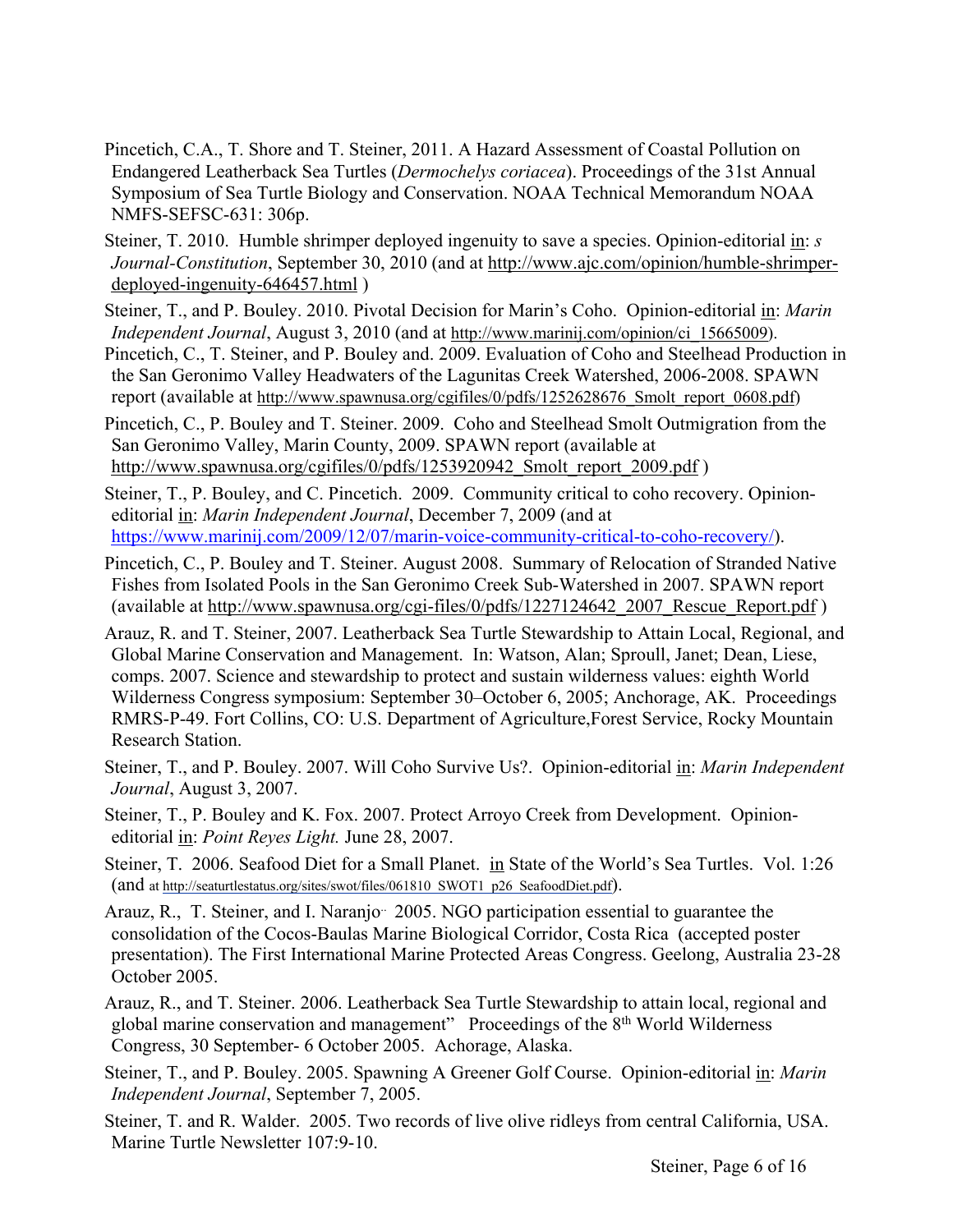Steiner, Todd. 2004. Changes along Lagunitas Creek. Opinion-editorial in: *Marin Independent Journal*, August 11, 2004.

Steiner, Todd. 2004. We Need a Seafood Diet for a Small Planet: Opinion-editorial in: *Earth Island Journal*, Summer 2004. Vol. 19(2):48.

- Steiner, Todd. 2003. Endangered Oceans: Opinion-editorial in: *The Washington Times*, June 12, 2003. (also at http://dynamic.washtimes.com/print\_story.cfm?StoryID=20030611-093253-3333r)
- Steiner, Todd. 2003. Our Endangered Ocean: The Toll of Industrial Fishing. Opinion-editorial in: *CounterPunch*, May 30, 2003. (also at http://www.counterpunch.org/steiner05302003.html )
- Steiner, Todd and Bill Walker. 2003. We Can Break the Circle of Poison. Opinion-editorial in: *Miami Herald.* Friday, January, 17, 2003.
- Walder , Reuven K., Todd Steiner and Gina King. 2002. Relocation of Stranded Native Fishes from Isolated Pools in the San Geronimo Creek System in 2002. Salmon Protection And Watershed Report.
- Shore, T. and T. Steiner. 2002. Beyond TEDs: Protected Swimways for Sea Turtles. Proceedings of Twentieth Annual Symposium on Sea Turtle Biology and Conservation. 29 February- 4 March 2000, Orlando, FL. NOAA Technical Memorandum NMFS-SEFSC-477. pp. ß80-82.
- Walder, R., K., Todd Steiner. 2002. STREAM NATURALIST MANUAL. Salmon Protection And Watershed Network Report.
- Walder, Reuven K., M. Corsini M. and Todd Steiner. 2002. Inventory of Select Migration Barriers in the San Geronimo sub-Watershed (Spring 2002). Salmon Protection And Watershed Report.
- Steiner, Todd. 2002. Our Endangered Oceans. Opinion-editorial in: *San Francisco Chronicle*, Sunday, August 25, 2002 (at http://www.sfgate.com/cgibin/article.cgi?f=/c/a/2002/08/25/ED149373.DTL ).
- Schlez, Ina and Todd Steiner. 2001. Our Stake in Eel River's Future. Opinion-editorial in: *Marin Independent Journal*, May 11, 2001.

Walder, Reuven K. and Todd Steiner. 2001. Relocation of stranded native fishes from isolated pools in the San Geronimo Creek System (2001). Salmon Protection And Watershed Report.

- Meshaka, M.E., W.F. Loftus, and T. Steiner. 2000. The herpetofauna of Everglades National Park. Florida Scient. 63(2): 84-103.
- Walder, Reuven K. and Todd Steiner. 2000. Relocation of stranded native fishes from isolated pools on the tributaries of San Geronimo Creek (2000). Salmon Protection And Watershed Report.
- Steiner, Todd. 2000. Pipeline Isn't Needed Now. Opinion-editorial in: *Marin Independent Journal*, November 2, 2000
- Steiner, Todd. 2000. MMWD Delays Russian River Decision; to study first. in: *Sierra Club Yodeler*, September 2000.
- Steiner, Todd. 2000. Living in Harmony with Our Endangered Fish Neighbors. In: San Geronimo Valley Resource Guide. 2000.
- Steiner, Todd and Jean Berensmeier. 2000. Pipeline is irresponsible. Opinion-editorial in: *Marin Independent Journal*, May 21, 2000.
- Steiner, T. Extend shrimp ban to protect sea turtles. Opinion-editorial in: *San Antonio Express-News*, May 4, 2000.
- Steiner, Todd and Joshua B. Knox. 1999. Fish Rescue and Relocation in the Tributaries of San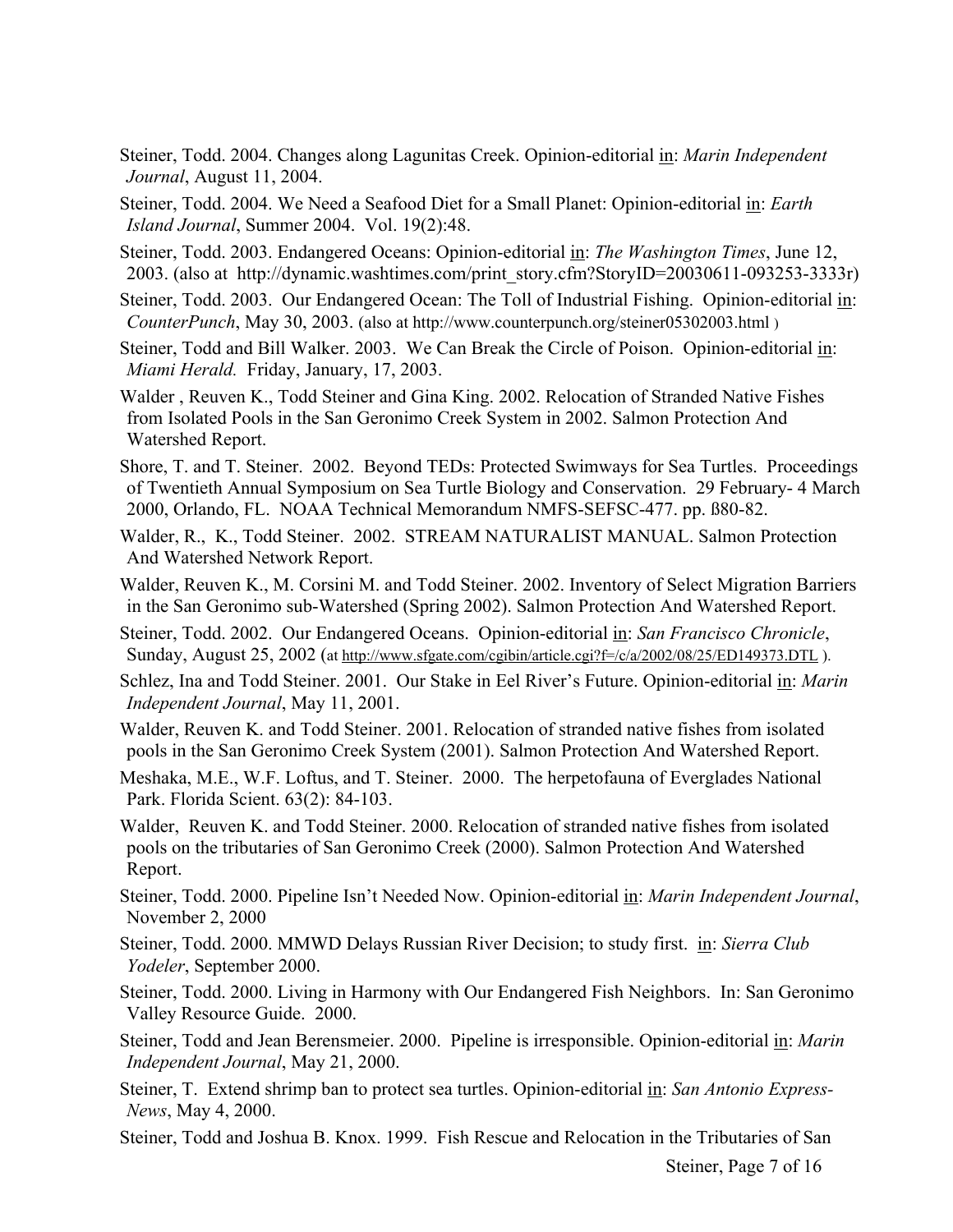Geronimo Creek (Lagunitas Watershed ) in 1999. Salmon Protection And Watershed Report. December 1999.

- Fugazzotto, P. and T. Steiner. 1998. *Slain by Trade: The Attack of the World Trade Organization on Sea Turtles and the U.S. Endangered Species Act*. Sea Turtle Restoration Project Publication, July 1998. 41 pp.
- Steiner, Todd. 1999. For the Fish: Roy's Dam to Roy's Pools. Opinion-editorial in: *Marin Independent Journal*, October 3, 1999.
- Steiner, Todd. 1999. French Ranch: Creek, Salmon at Risk. Opinion-editorial in: *Marin Independent Journal*, February 1999.
- Steiner, T.M., R. Arauz Vargas, and P. Martinez. 1998. First record of fibropapilloma on olive ridley turtle in Nicaragua. J. Chelonian Conservation and Biology. 3(1):105.
- Aridjis, H. and T. Steiner. 1998. Texas needs a sanctuary for endangered sea turtles. Opinioneditorial in: *Houston Chronicl*e, Monday, July 27, 1998.
- Steiner, Todd. 1998. Coho Salmon Hatching. Guest Column in: *Point Reyes Light*, April 2, 1998.
- Steiner, T. and R. Arauz Vargas. 1998. Turtle-Safe Shrimp: Can it help save the sea turtles? Seventeenth Annual Sea Turtle Symposium, Feb. 1997, Orlando, FL. Proceedings XVII Annual Sea Turtle Symposium, Feb. 1997, Orlando, FL. NOAA Tech. Memo. NMFS-SEFSC-415 (1998). Abstract at http://www.nmfs.noaa.gov/pr/pdfs/species/turtlesymposium1997.pdf.
- Steiner, Todd. 1997. Protecting Salmon in Valley. Guest Column in: *Point Reyes Light*, February 20, 1997.
- Steiner, Todd. 1997. Sustaining our Valley: Community Unites to Save the Coho. Guest Column in: Stone Soup. A Journal of the San Geronimo Valley Cultural Center. Vol. 9. No. 1. January 1997.
- Layne, J.N. and T.M. Steiner. 1996. Eastern indigo snake (*Drymarchon corais couperi*): Summary of Research Conducted on Archbold Biological Station. A Report Submitted to U.S. Fish & Wildlife Service, Jackson, Mississippi. Order No. 43910-6-0134.
- Shrimp Fishing, Sea Turtles and Local Communities. United Nations Shrimp Tribunal, May 1, 1996, and NGO Strategy Meeting.
- Steiner. T. 1994. Shrimpers implicated as strandings soar in the U.S.A. Marine Turtle Newsletter  $67:2-5$ .
- Steiner. T., M. Heitchue, and W. H. Gritsky. 1994. Banned Sea Turtles Products Still Exported from Mexico. Earth Island Journal. Summer 1994:9.
- Steiner. T., H. Aridjis, M. Heitchue, and W. H. Gritsky. 1994. Illegal Trafficking in Sea Turtles Products Continues Between Mexico and the U.S. Marine Turtle Newsletter 66:15-16.
- Steiner, T.M. Implementation of TEDs Law PL 101-162 by the U.S. Government: Fact or Science Fiction? 1994. Thirteenth Annual Sea Turtle Symposium, Feb. 1993, Jekyll Island, Georgia. Proceedings XIII Annual Sea Turtle Symposium, Feb. 1993, Jekyll Island, Georgia.
- Steiner, T.M., D. Dobson, K. Nielsen, and J.J. Siegel. 1992. Turtle Excluder Devices: International Implementation. Proceedings XII Annual Sea Turtle Symposium, Feb. 25-28, 1992, Jekyll Island, Georgia.
- Steiner, T. 1992. Guest Editorial: Japan hawksbill import ban: too early to rest on our laurels! Marine Turtle Newsletter. 56:24-27.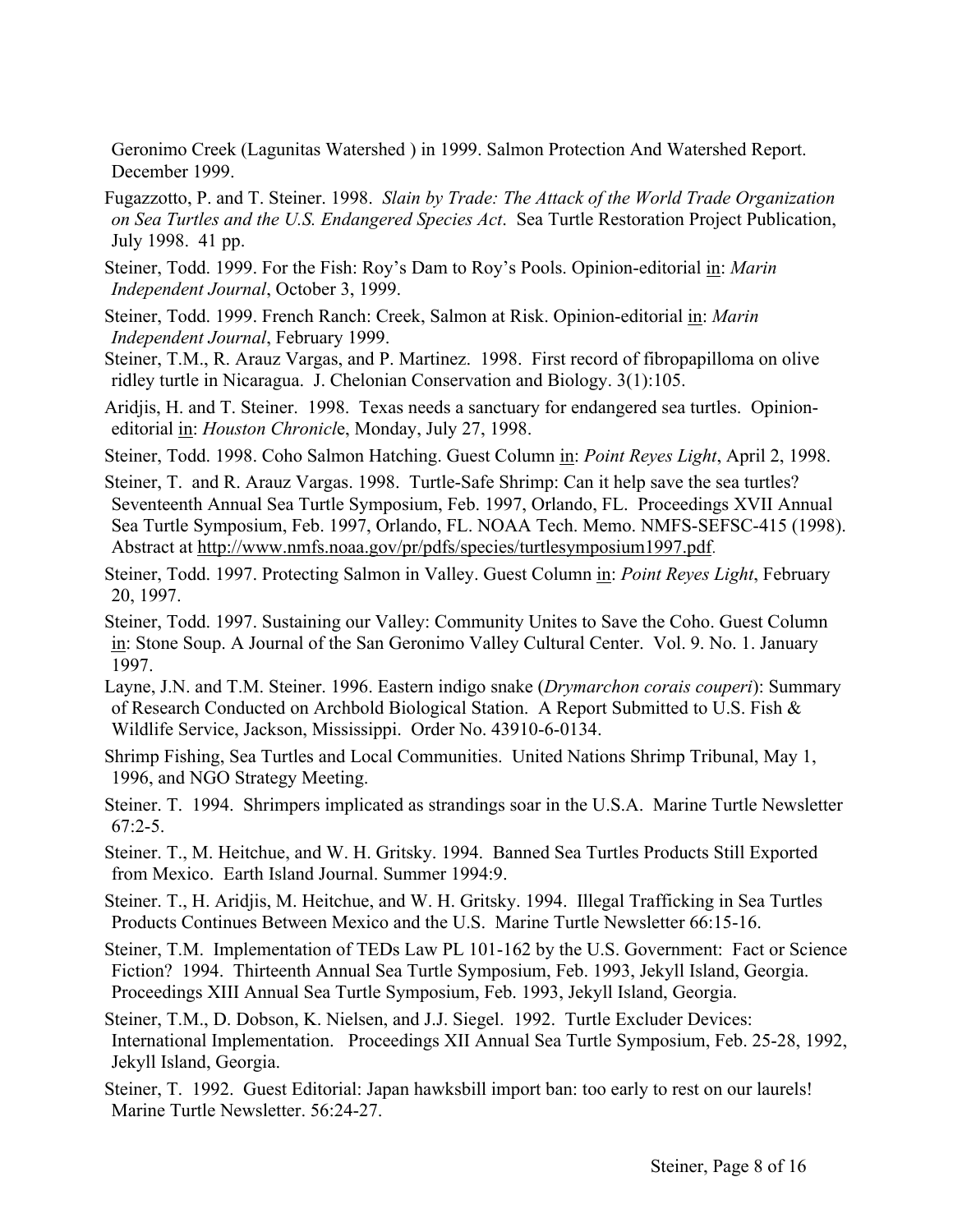- Williams, P. and Assoc., Ltd., Wetlands Research Assoc., Inc, T. Steiner and J. Hafernik. 1992. Laguna Salada Resource Enhancement Plan. Prepared for The City of San Francisco and The State of California Coastal Conservancy. 67pp.
- Steiner, T.M. 1992. The San Francisco garter snake at Laguna Salada: plan for management and enhancement. Report for Williams, P. and Assoc., Ltd. and Wetlands Research Assoc.
- Dalrymple, G.H., T.M. Steiner, R.J. Nodell and F.S. Bernadino, Jr. 1991. Seasonal Activity of the snakes of Long Pine Key, Everglades National Park. Copeia. 1991 (2):294-302.
- Dalrymple, G.H., F.S. Bernadino, Jr., T.M. Steiner, R.J. Nodell. 1991. Patterns of species diversity of snake community assemblages, with data on two Everglades assemblages. Copeia. 1991 (2):517-521.
- Steiner, T. 1990. Without your help the olive ridley sea turtles of Mexico are on a rendezvous with extinction. in Richardson, T.H., J.I. Richardson and M. Donnelly (compilers). 1990. Proc. Tenth Ann. Workshop on Sea Turtle Biology and Conservation. NOAA Tech. Memorandum NMFS-SEFC-278:261-264.
- Steiner, T. and L. McLamb. 1990. Slaughter by the Sea. San Francisco Chronicle, This World. February 25,1990.
- Steiner, T. 1990. Oceans: Action. pp. 236-238, in B. Erickson (ed.) Call to Action: Handbook for Ecology, Peace and Justice. Sierra Club Books, 1990.
- Steiner, T.M., D. Phillips and M. Palmer. 1988. "The Tragedy Continues: The Killing of Dolphins by the Tuna Industry." Earth Island Institute Publ. 49 pp.
- Dalrymple, and T.M. Steiner, 1988. The status and ecology of the amphibians and reptiles of the Long Pine–– Paradise Key region of Everglades national Park. Pp. 4 *In*: Dalrymple et al. (eds.) Wildlife in the Everglades and Latin American Wetlands. Abstr. Of Proceedings of the first Everglades National Park Symposium, February, 1985, Florida International Univ., Miami, FL.
- Steiner, T.M. 1987. Ecology of a temperate zone fauna in the subtropics: The snakes of Long Pine Key, Everglades National Park. MS thesis. Florida International University. January 1987.
- Steiner, T.M. 1986. Catalogue Account of *Eumeces inexpectatus*. Cat. Amer. Amphib. & Rept.
- Steiner, T.M. and L. McLamb. 1985. Geographic Distribution: *Anolis sagrei*. Herpetol. Review 16(4):26.
- Steiner, T.M. 1985. A clutch of five-lined skink eggs from south Florida. Florida Field Nat. 13:96- 97.
- Steiner, T.M. 1985. Annotated checklist of the amphibians and reptiles of Everglades National Park. Everglades Natural History Association.
- Layne, J.N. and T.M. Steiner. 1984. Sexual dimorphism in dorsal scales of the eastern indigo snake (*Drymarchon corais couperi*). Copeia 1984(3):776-778.
- Steiner, T.M. 1984. The ecology of the eastern indigo snake (*Drymarchon corais couperi*) in south Central Florida. Archbold Biological Station Report.
- Steiner, T.M. 1983. Life History Note: *Hemidactylus garnoti* predation. Herpetol. Review 14(3):74.
- Steiner. T.M., O.L. Bass, Jr., and J.A. Kushlan. 1983. Status of the eastern indigo snake in southern Florida National Parks and vicinity. South Florida Research Center Report SFRC-83/01. 25pp.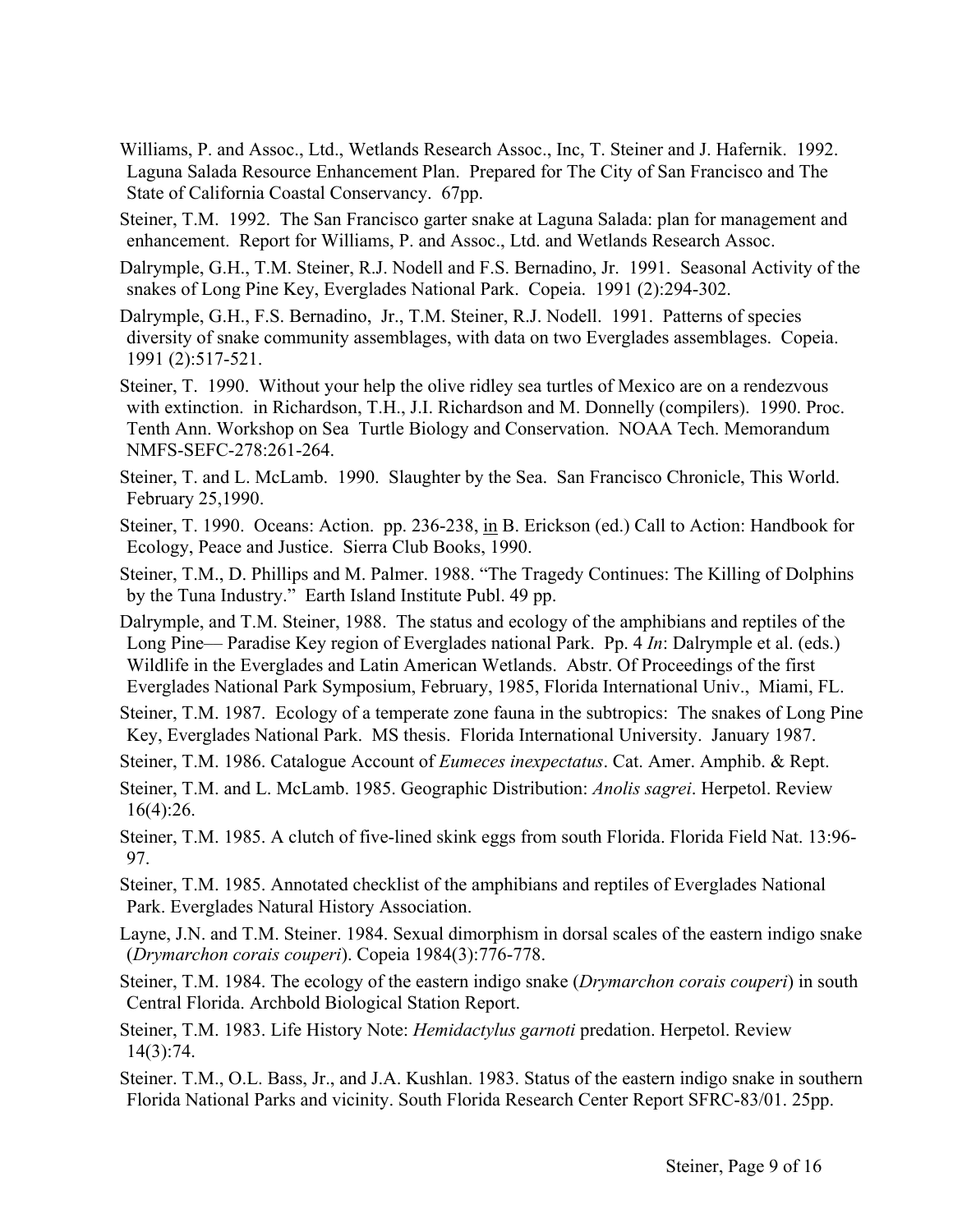- Steiner, T.M. and L. McLamb. 1982. Geographic Distribution: *Hemidactylus garnoti.* Herpetol. Review 13(1):25.
- Steiner, T.M. 1981. The status of nesting sea turtles in Everglades National Park. South Florida Research Center Wildlife Report. 40pp.
- Steiner, T.M. 1981. Geographic Distribution: *Pituophis melanoleucus mugitus*. Herpetol. Review 12(2):64.
- Steiner, T.M. and O. L. Bass. 1980. Status of nesting loggerhead sea turtles in Everglades National Park. Unpublished South Florida Research Center Rept. Everglades National Park Research library.
- In addition, I regularly contributed articles to *Earth Island Journal* (1987-98), co-write and edit Earth Island Institute's *Dolphin Alerts* (1986-1988), ¡Viva La Tortuga! Newsletter (1990 present), A Creek Runs Through Us (1998-present) and have written articles on environmental topics for: *In These Times, Animals' Agenda, Nicaraguan Perspectives, Outdoors West, EPOCA Update, World Rainforest Reporter,* etc.

### **Videos:**

- *Last Journey For the Leatherback?* 2004. (Executive producer). First broadcast on PBS's KCSM (Aug. 2005), other PBS stations, Link Satellite TV and numerous cable stations around the world.
- *Stranded: Ancient Sea Turtle Stranded in a Modern World*. 1998. (co-wrote, executive producer). won Bronze medal National Educational Media Network Competition, and three awards at International Wildlife Film Festival. 1998
- *Turtle Excluder Devices (TEDs): Safeguarding Endangered Sea Turtles and Shrimp Fishing*. 1995. (co-wrote, executive producer). won Best Educational Video. 18th International Wildlife Film Festival. 1995

*Ancient Sea Turtles: The Last Voyage*. 1993. (co-wrote, executive producer).

### **Honors, Grants and Awards:**

Sea Turtle Restoration Project and Salmon Protection And Watershed Network (both of which I founded and direct) have received grants from (partial list): Sandler Supporting Foundation, California Coastal Conservancy, National Fish & Wildlife Foundation, California Fish & Wildlife, Marisla Foundation, California Water Board, Marin Municipal Water District, County of Marin, Packard Fdn., Pew Charitable Trusts, Educational Fdn. of America, Conservation, Food & Health Fdn., Compton Fdn., Sequoia Fdn., Richard and Rhoda Goldman Fund, General Service Fdn., Patagonia, Oracle, Martin Fdn., Threshold Fdn., Ahimsa Fdn., Summerlee Fdn., Delano Fdn., Chrysalis Fdn. (partial list).

"The Explorers Club National Fellow," 2018 to present.

- "Eleanor Fletcher Lifetime Achievement Award Honoree," Loggerhead Marine Life Center, 2018
- "Peter Behr Memorial Steward of the Land Award" Environmental Action Committee of West Marin, June 2008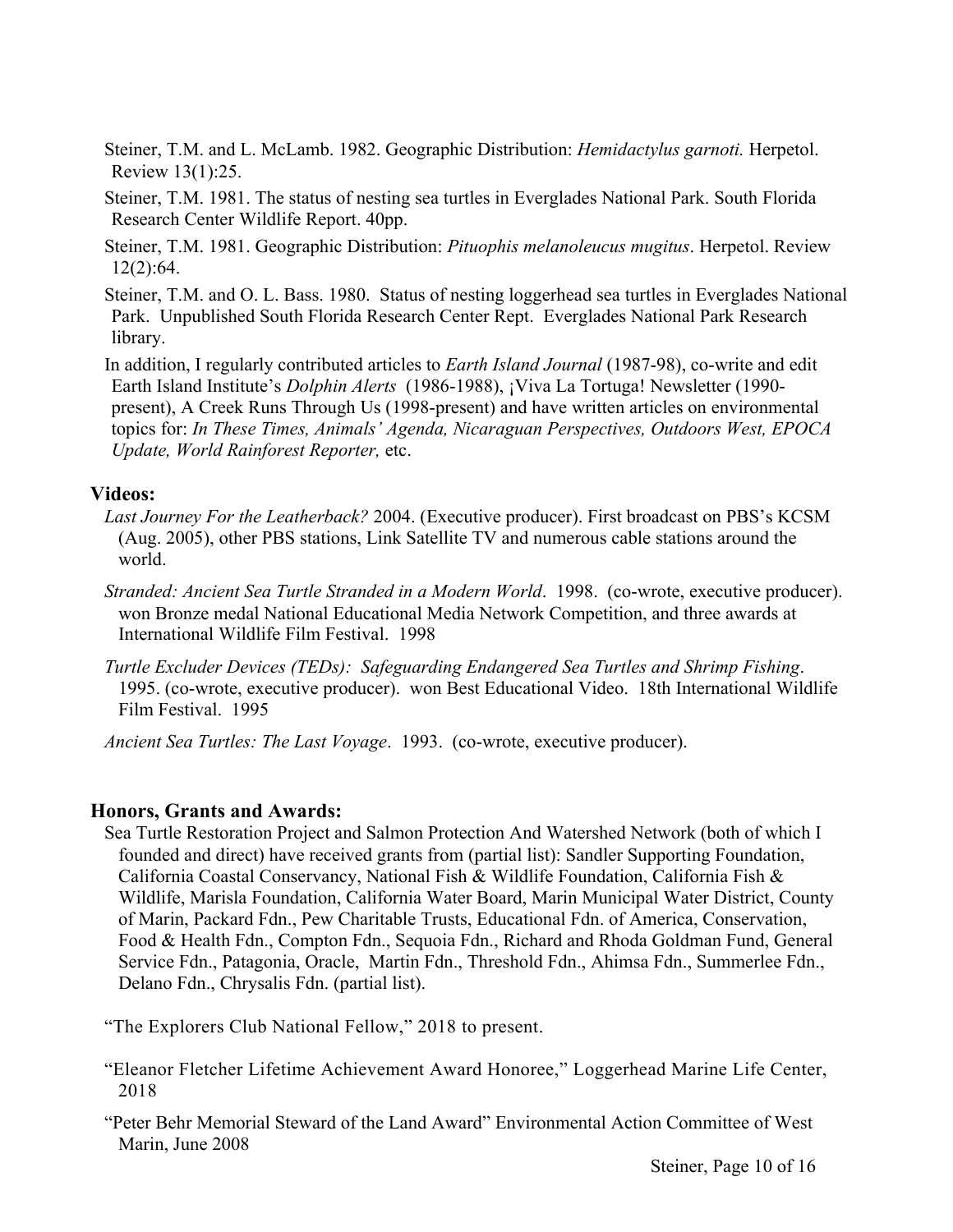"Steward of the Land Award" Sierra Club Marin Group, October 2000

- "Certificate of Special Congressional Recognition" by Representative Lynn Woolsey, September 2000
- "Outstanding Community Activism Award" Social Justice Center of Marin, September 2000
- Sigma Xi Research Society, 1985, "Reproductive patterns of Everglades snakes."
- Reader's Digest McGraff Student Fellowship, 1980, "The ecology of the endangered eastern indigo snake, *Drymarchon corais couperi."*

#### **Professional Presentations (partial list):**

- Invited Speaker 2020: "Cocos Island Research." National Association of Black Scuba Divers. Zoom Presentation. August 4, 2020.
- Invited Speaker 2020: Conservation Roundtable "Cocos-Galapagos Swimway Hope Spot." Mission Blue Zoom Presentation with Dr. Sylvia Earle. June 18, 2020. Recording at https://seaturtles.org/watch-tirn-joins-dr-sylvia-earle-for-aconservation-roundtable-on-the-cocos-galapagos-swimway-hope-spot/
- Invited Speaker 2019: Sixteenth Annual International Ocean Film Festival. Life under Water – United Nations Sustainable Development Goal No. 14: Conserve and sustainably use the oceans, seas, and marine resources for sustainable development, Panel Discussion, March 10 1019, San Francisco, CA.
- Invited Speaker 2019: Sixteenth Annual International Ocean Film Festival. Near Miss: Swimming with sharks and shark survival. Panel Discussion, March 9, 2019, San Francisco, CA.
- Sigma Xi Society, Eckerd College, Marine Studies. A Protected Superhighway for Turtles and Sharks: *Connecting Galapagos Islands, Ecuador with Cocos Island, Costa Rica.* St. Petersburg, FL, November 12, 2018.
- Invited Speaker 2018. MigraMar Assembly Symposium. *MigraVias and Swimways: What Do We Mean?* Manta, Ecuador. November 7, 2018.
- Invited Speaker 2018. Philanthropy Southwest 70<sup>th</sup> Annual Conference, *Saving the Sea Turtles of the Gulf of Mexico: TIRN Philosophy, History, Strategies of Social Change and Solutions*. Moody Gardens, Galveston, TX, November 2, 2018.
- Invited Speaker 2016. First Symposium On Eastern Pacific Swimways And Highly Migratory Species. *The Galapagos-Cocos Swimway*. La Paz, MX. November 15, 2016.
- Invited Speaker 2016. International Sea Turtle Symposium Student Workshop, Lima Peru. March 2016. *Social Media Fundraising for Sea Turtles.* (co-author Joanna Nasar).
- International Sea Turtle Symposium, Lima Peru. March 2016. M. Heidemeyer, J.A. Seminoff,
- Invited Google Tech Talk, November 3, 2015, Mountain View, CA*. Drones, Satellites, Submarines, and You: Protecting Sharks and Turtles at Cocos Island*. (online at https://www.youtube.com/watch?v=7XZZnyaJ4V4)
- Annual Meeting Pacific Division Symposium: Galapagos 2015: Science, Conservation, and History in the 180 Years Since Darwin. San Francisco State University, <sup>1</sup><sub>sep</sub> June 14 - 17, 2015. *The Galápagos Marine Reserve as a key site for migratory marine species in the Eastern*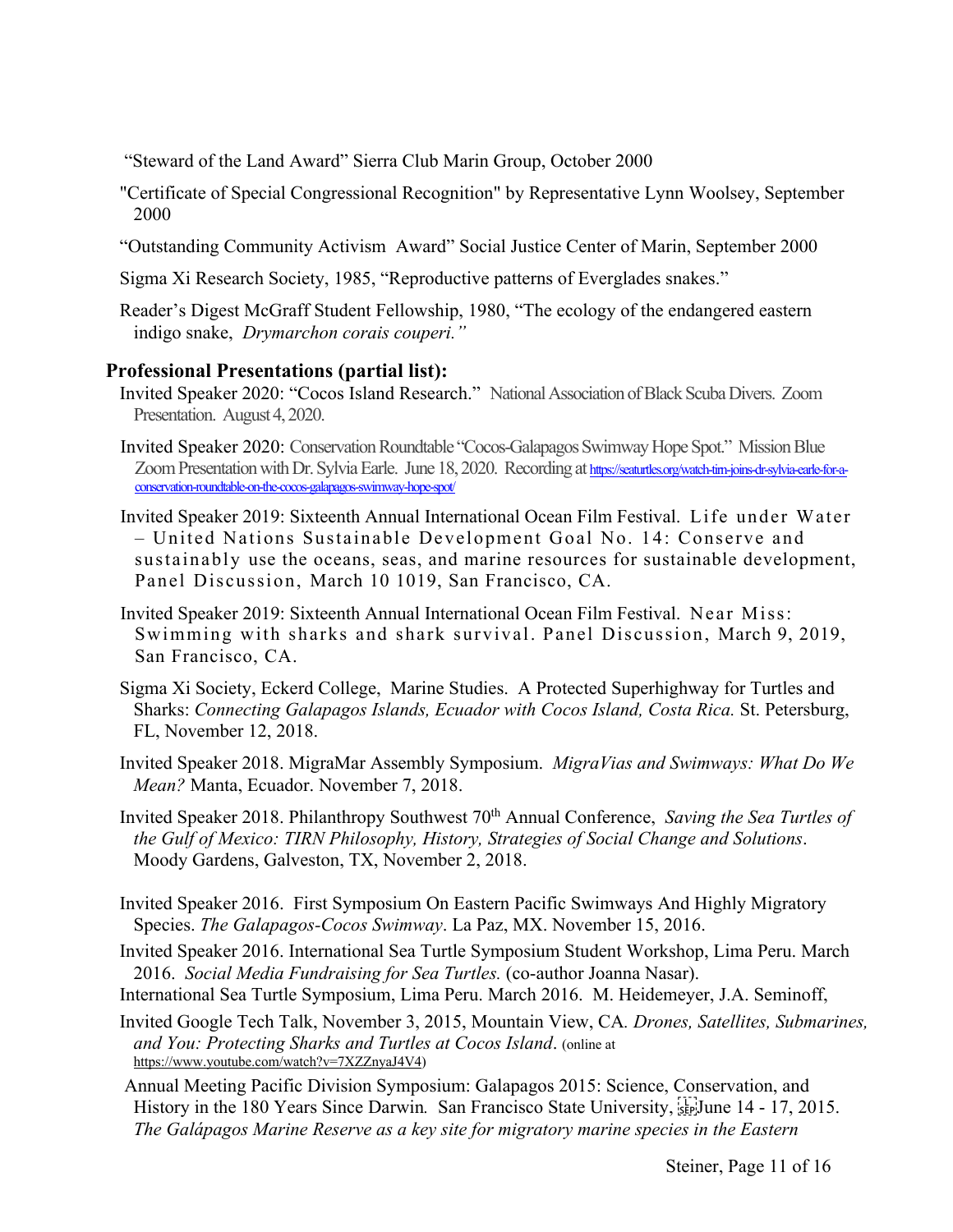*Tropical Pacific.* Presentation by Alex Hearn to *AAAS* 96th (Authors: A. Hearn, J. Ketchum, A.P. Klimley, E. Espinoza, J.R. Green, C.R. Peñaherrera, D. Acuña, T. Steiner, R. Arauz, S. Bessudo and G. Soler)

- American Cetacean Society San Francisco Chapter Seminar Series, March 31, 2015. *Sea Turtles: Protecting Sea Turtles- Restoring Our Oceans*.
- Marin Scuba Club Seminar Series, Jan 21 2015. *Citizen Science and the Study Sea Turtles and Sharks of Cocos Island National Park, Costa Rica.*
- American Cetacean Society San Francisco Chapter Seminar Series, August 26, 2014. *Cocos Island National Park, Costa Rica: An Underwater Serengeti.*
- 2012 International Sea Turtle Symposium, Huatulco, Mexico. April 2012. *Is Cocos Island's "No Fishing Zone" Big Enough for Black Turtles? A Preliminary Analysis.* (co-authors Arauz, R., J. Madrigal and Ming Ong).
- 2012 International Sea Turtle Symposium, Huatulco, Mexico. April 2012. *The Untold Story Of the Strategy Which Lead up to the 1990 Sea Turtle Ban In Mexico: Conservation and Eco-ethical Perspective.* (co-authors G.J. Ruiz and Y. Blaco-Bezares). Poster presentation.
- 2012 International Sea Turtle Symposium Student Workshop, Huatulco, Mexico. April 2012 (Invited Speaker). *Starting An NGO And Tips For Effective Advocacy Strategies.*
- The Northern California Underwater Photographic Society. Millbrae, California. Nov 11, 2011. *Cocos Island Marine Preserve: a Unique Citizen Science Program for Sea Turtle and Shark Conservation.*
- Animal Grantmakers Assoc. 2010 Annual Conference, Nov. 14-16, Baton Rouge, LA. *Sea Turtles: Can they Survive Us.*
- Sea Turtle Saturday at the Aquarium of the Bay, San Francisco, CA, <sup>[17</sup>] Nov 6, 2010. *Sea Turtle Conservation Works!*
- Marine Mammal Center, Sausalito, CA. March, 2010. *Protecting Sea Turtles: Restoring Our Oceans.*
- 2010 International Sea Turtle Symposium, Goa, India April 2010. (with Arauz, R., D. Amorocho, and J. Carrion-Cortez. poster presentation). *Home Range and Migration of East Pacific green turtles (Chelonia mydas) tagged in Cocos Island National Park, Costa Rica.*
- Invited presentation at IUCN World Congressional Congress Knowledge Cafe, Barcelona, Spain. October 2008. *Fisheries Management or Extinction: Eastern Pacific Leatherbacks, One hundred million years old… Ten years left?*
- International Sea Turtle Symposium. January 2008, Loreto, *Mexico Exempted Longline & Driftgillnet Fishing Permits (EFPs) in US Pacific: Legitimate Experiment or Loophole to Increase Fishing Effort in Protected Leatherback Conservation Area?* (with co-authors M. Milne and B. Cummings.) (Poster presentation)
- United Nations Law of the Sea Informal Consultations. 28 June 2007. *International Actions to Protect Critically Endangered Leatherback Turtles Needed Now*.
- 25th Annual Salmonid Restoration Federation Conference. *Bringing Back the Coho of the Lagunitas Watershed: Highly Impacted Intermittent Tributaries: Are they Worth Protecting?* (co-author Paola Bouley). March 2007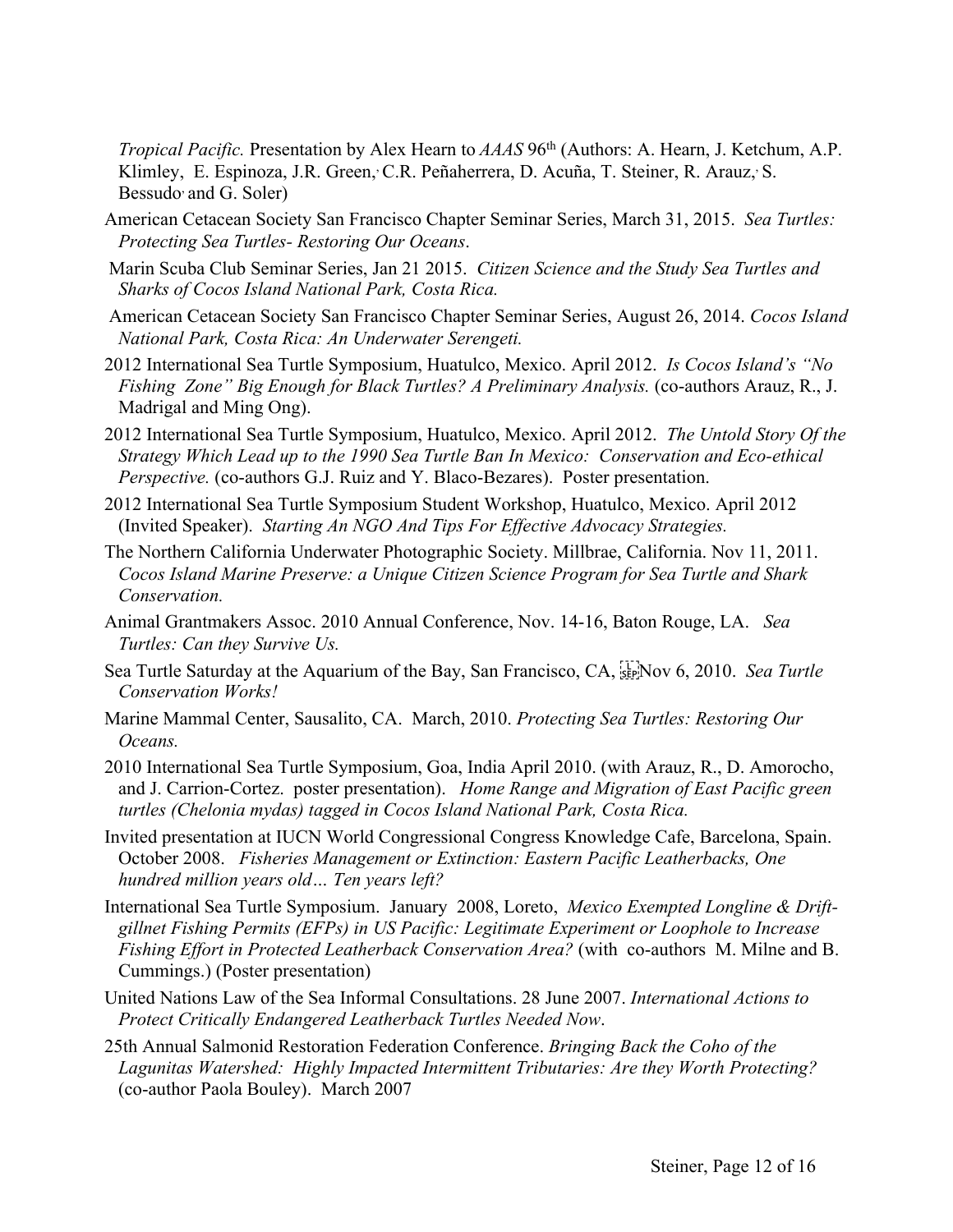- Environmental Forum of Marin. October 2006. *Bringing Back the Coho of the Lagunitas Watershed: Interweaving the Natural History of Coho Salmon and the Programs and Philosophy of SPAWN.*
- Cordell Bank National Marine Sanctuary Advisory Council. October, 2006. *Profile of the California/Oregon Drift Gillnet Fishery and its Impacts on Marine Biodiversity.*
- Salmonid Restoration Federation Coho Confab August 2006. *Fish Rescue And Relocation: Why, What, When, and Where.*
- The First International Marine Protected Areas Congress, Geelong, Australia 23-28 October 2005. *NGO participation essential to guarantee the consolidation of the Cocos-Baulas Marine Biological Corridor, Costa Rica* (Poster Presentation). Given by R. Arauz with I. Naranjo.
- Marin Environmental Forum October 2004*. The Evolution of an Effective Watershed Group: SPAWN, the Salmon Protection And Watershed Network.*
- Salmonid Restoration Federation Coho Confab August 2004. *"Effective Strategies for Watershed Groups" and "Fish Rescue And Relocation: Why, What, When, and Where."*
- Public Interest Environmental Law Conference March 2004 (University of Oregon). "*Brutal Bycatch: The Consequences of Modern Fishing Practices."*
- University of San Francisco Law School, International Trade Law Class. September 2002. *"Sea Turtles, Shrimp and the WTO."*
- San Geronimo Jewish Community, Rosh Hashanah services, September 2001*."Tikkun Olam" (Healing the World).*
- Sierra Club Marin Awards Banquet. October 2000. *Saving Coho Salmon in Marin.*
- Social Justice Center of Marin, Awards Banquet, September 2000. *Saving Coho Salmon in Marin.*
- Twentieth Annual Symposium on Sea Turtle Biology and Conservation. 29 February- 4 March 2000, Orlando, FL. *Beyond TEDs: Protected Swimways for Sea Turtles* (by Teri Shore and Todd Steiner)
- Invited Participant, WTO Health and the Environment People's Tribunal. November 29, 1999. First United Methodist Church, Seattle, Washington. *The Cost of World Trade Rules to Endangered Sea Turtles, Local Communities and Democracy*
- Invited Participant, International Forum on Globalization, November 25-27, 1998. San Francisco, CA. Panel entitled, *North - South Relations*.
- Invited Participant, Environmental Grantmakers Association 1998 Retreat, October 28-31, 1998. Houston, TX. Panel entitled, *Fisheries*.
- Invited Participant, United Nations Shrimp Tribunal, May 1, 1996, and NGO Strategy Meeting. *Shrimp Fishing, Sea Turtles and Local Communities.*
- XII Encuentro Interuniversitario Y II Internaticional para la Conservacion de las Tortugas Marinas, Mazunte, Oaxaca, MX, 12-16 June, 1995. *Trafico Illegal de Productos de Tortugas en Leon, Guanajuato. MX* (co-authored and presented by Juan Carlos Castro).
- Thirteenth Annual Sea Turtle Symposium, Feb. 1993, Jekyll Island, Georgia. *International Implementation of TEDs Law PL 101-162 by the U.S. Government: Fact or Science Fiction?*
- Twelfth Annual Sea Turtle Symposium, Feb. 25-28, 1992, Jekyll Island, Georgia. *Turtle Excluder Devices: International Implementation* (poster session).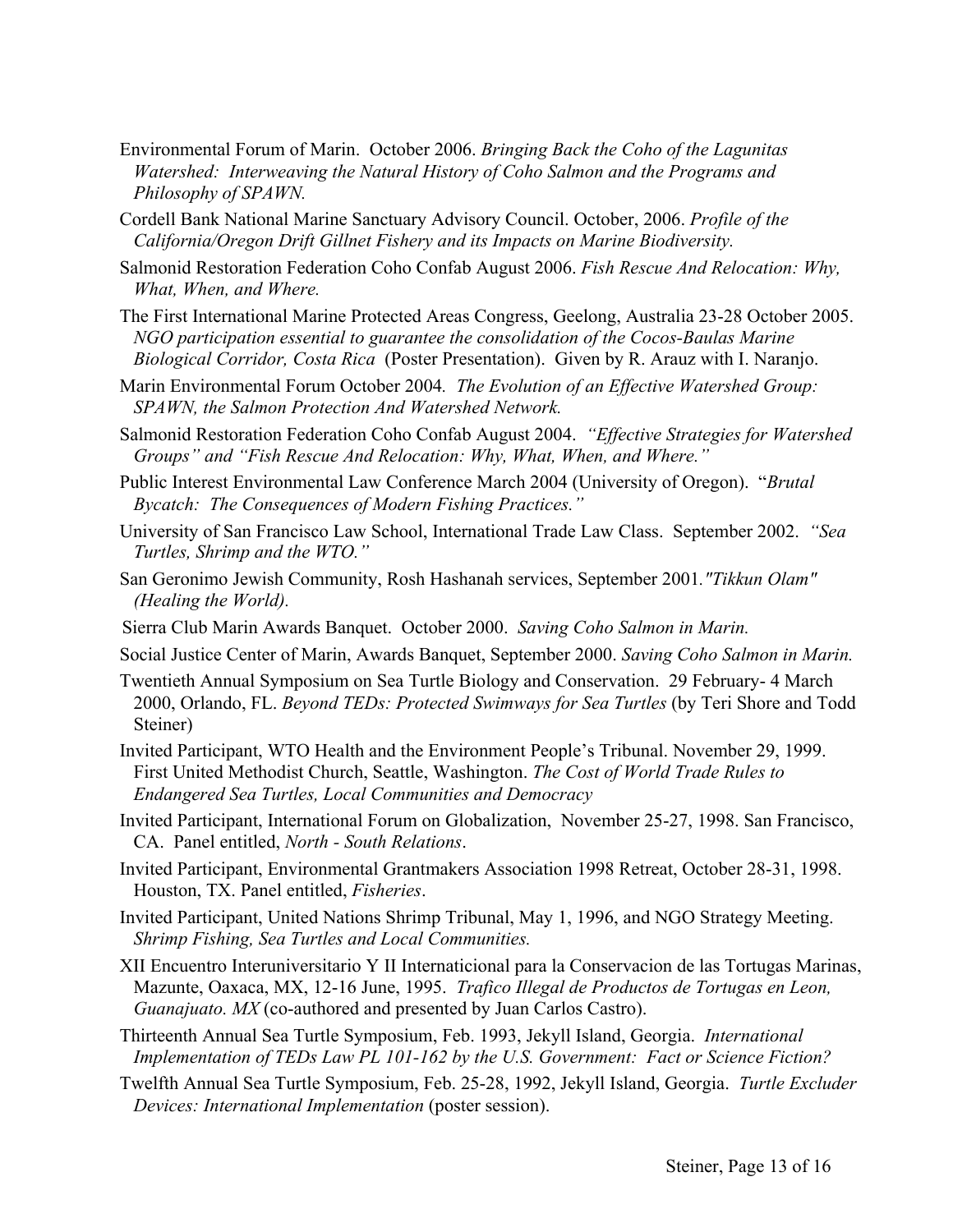- Tenth Annual Workshop on Sea Turtle Biology and Conservation (1990). *Without your help the olive ridley sea turtles of Mexico are on a rendezvous with extinction.*
- Invited lecturer, EPOCA forums. *Sustainable development and sea turtles*. New College, San Francisco, 1989.
- Long Marine Laboratory, U.C. at Santa Cruz, 1988 (invited speaker). *The tragedy continues: The killing of dolphins by the tuna industry.*
- Invited participant at MONITOR meetings, 1988, *The tragedy continues: The killing of dolphins by the tuna industry* [and many similar presentations to the general public, high schools, television and radio interviews, etc.].
- Invited participant at UNESCO's Wildlife in the Everglades and Latin American Wetlands Symposium, 1985, " The status and ecology of the reptiles and amphibians of the Long Pine Key region of Everglades National Park."
- Joint meeting of the Society for the Study of Amphibians and Reptiles and Herpetologists' League, 1985. *A temperate zone fauna in the subtropics: The snakes of Everglades National Park*.
- Invited participant at Interpretive Training Program, Everglades National Park, 1985, *The ecology of the snakes and turtles of south Florida.*

# **Selected Consultations:**

- Member, Lagunitas Creek Technical Advisory Committee, Marin Municipal Water District 2000 present
- Declaration to Protect Elkhorn and Staghorn Corals. 2013. United States District Court, Middle District Of Florida, Tampa Division. Case No. 8:13-Cv-00221-MSS-EAJ. Center For Biological Diversity, Plaintiff, vs. National Marine Fisheries Service, Defendants. Declaration to Protect Elkhorn and Staghorn Corals.
- Declaration to Protect Kemp's Ridley Sea Turtles. 2010. United States District Court for the Southern District Of Texas, Brownsville Division.. Case No. 1:10-Cv-00206-HGT. Wildearth Guardians, and Turtle Island Restoration Network, Plaintiffs, vs. U.S. Department Of Commerce, and U.S. Department of The Interior, Defendants. Declaration to Protect Kemp's Ridley Sea Turtles.
- United States District Court for the Northern District Of California, San Francisco Division. Civil Action No. C-03-4350 (MHP). 2007. Okinawa Dugong (Dugong Dugon), Center For Biological Diversity, Turtle Island Restoration Network, Japan Environmental Lawyers Federation, Save The Dugong Foundation, Dugong Network Okinawa, Committee Against Heliport Construction, Save Life Society, Anna Koshiishi, Takuma Higashionna, And Yoshikazu Makishi Okinawa Dugong (Dugong Dugon), Center For Biological Diversity, Turtle Island Restoration Network, Japan Environmental Lawyers Federation, Save The Dugong Foundation, Dugong Network Okinawa, Committee Against Heliport Construction, Save Life Society, Anna Koshiishi, Takuma Higashionna, and Yoshikazu Makishi, Plaintiffs vs. U.S. Department Of Defense, Defendants. Expert Declaration on Okinawan Dugong.
- Invited participant: Towards the Conservation of Marine Species & Spaces of Common Concern in North America, March 24-26, 2004. Council on Environmental Cooperation workshop to develop the first North American Conservation Action Plans (NACAP) for the selected species of common concern (including leatherback turtle).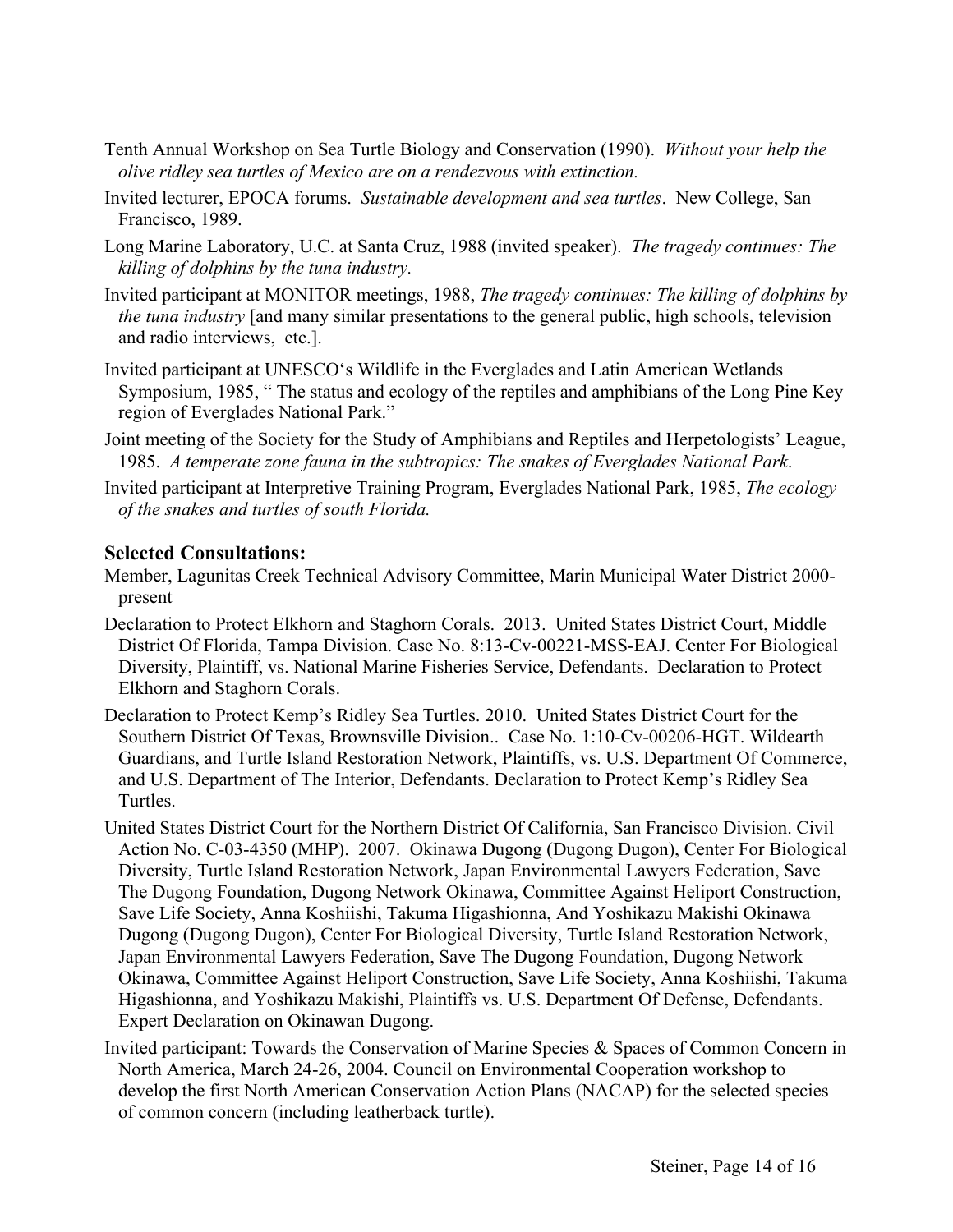Expert Witness, Coastside Habitat Coalition, 1997. Potential impacts of development on threatened red-legged frogs, endangered San Francisco Garter Snakes and salmonids at proposed development site at Cascade Ranch, San Mateo County, CA.

- Pacifica Land Trust, CALTRANS and landowner, 1996, Habitat Assessment of Mori Point, Pacifica, CA for Endangered San Francisco Garter Snake and California Red-Legged Frog (discussions only).
- City of Pacifica. March 1993. Habitat Restoration for San Francisco Garter Snake and Red-Legged Frog at quarry site in Pacifica, CA. (discussions only).
- City of San Francisco Parks & Recreation Dept. 1990-1991. Habitat Enhancement of Laguna Salada, Pacifica CA. For the San Francisco Garter Snake and Red-Legged Frog. Sub-contracted by Wetlands Research Assoc. San Rafael, CA. Study and report (see publications list).
- Kirby Canyon Landfill, Morgan Hill, CA. 1990-1991. Effectiveness of the Conservation Program for the Red-legged Frog (*Rana aurora draytonii*) at Kirby Canyon Landfill, 1990 and 1991. Studies and reports in 1990 and 1991.

#### **Service:**

- Board of Directors (Founder, Chair, Presently active advisor), Coho Salmon Land Trust (http://cohosalmonlandtrust.org ), 2019 to present.
- Board of Directors (Secretary), MigraMar (https://www.migramar.org/), 2017 to April 2021. Presently active member
- Board of Directors, Center for Biological Diversity(https://www.biologicaldiversity.org), 2014 to July 2021
- Steering Committee, Chileno Newt Brigade (https://www.chilenovalleynewtbrigade.org), 2019- 2021
- NOAA-DFW Priority Action Coho Team: Technical Working Group https://www.fisheries.noaa.gov/resource/document/priority-action-coho-team-strategicpartnering-accelerate-central-california), 2104 to present
- IUCN (World Conservation Union) Marine Turtle Specialist Group (https://www.iucn.org/commissions/ssc-groups/amphibians-reptiles/marine-turtle), 2004-present
- Nominator, Goldman Environmental Prize (https://www.goldmanprize.org), 2011-present
- Cordell Bank National Marine Sanctuary Advisory Council (https://cordellbank.noaa.gov/council/), 2005-2018
- Technical Advisory Committee, Marin Municipal Water District, Lagunitas Creek Sediment and Riparian Management Plan, 1997-present
- Member, Tomales Bay Watershed Council (http://www.tomalesbaywatershed.org), 2004-present
- Technical Advisory Committee, Marin Resource Conservation Sedimentation Grant program, 2006
- Board of Directors, Tomales Bay Association, 2004-2008
- Board of Directors, Turtle Island Restoration Network, 1997-present, (President 2009-present, and 1997-2001)
- Board of Directors, Earth Island Institute (1989)
- Board of Directors, San Geronimo Valley Cultural Center, 1997-1998